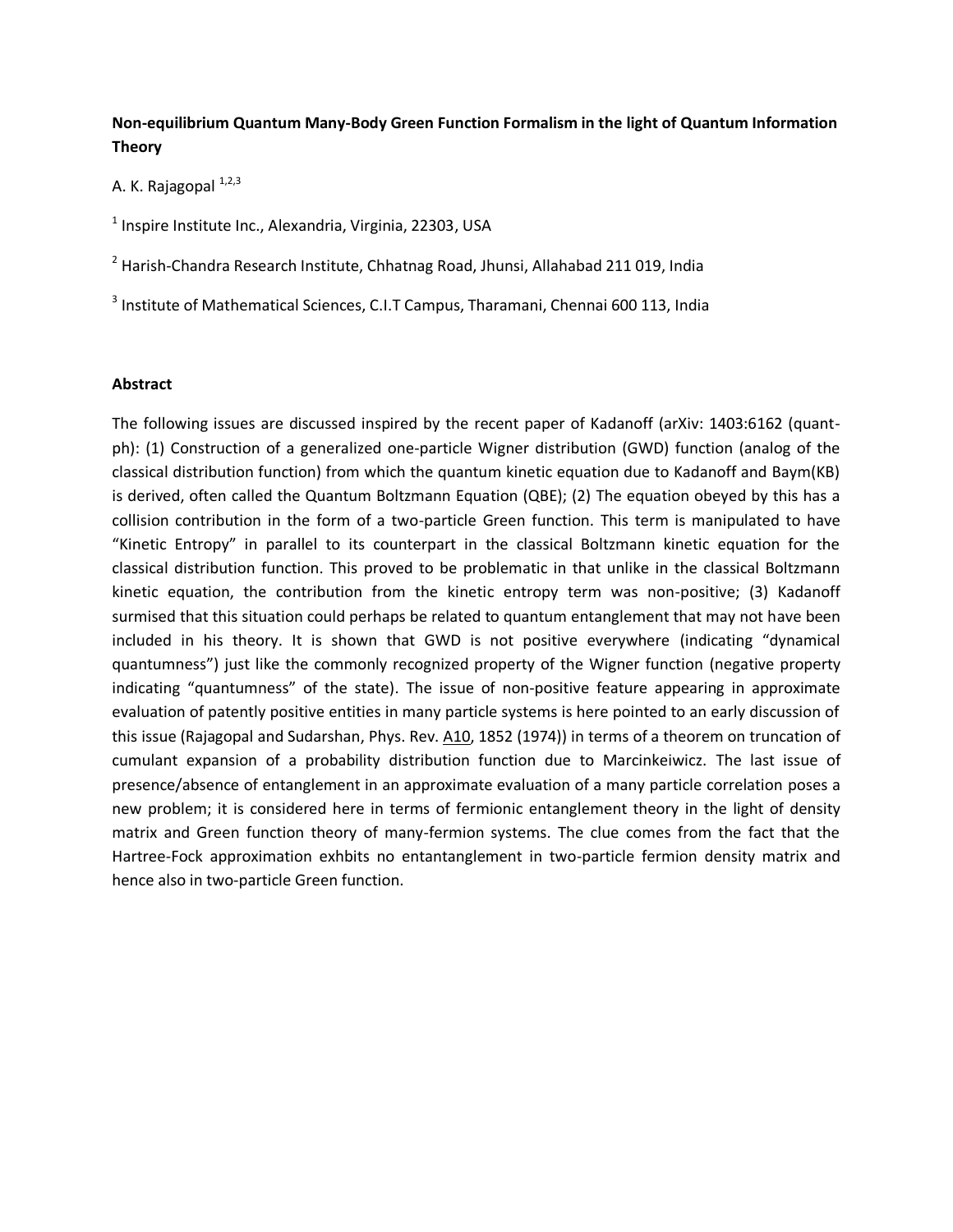#### **1. Introduction**

In a paper entitled "Entropy in Flux", Kadanoff [1] reviewed three ways the quantity "entropy" is introduced in developing various aspects of statistical physics in both equilibrium and non-equilibrium statistical mechanics. Of our interest in this paper is his description of the Kadanoff-Baym (KB) quantum kinetic equation deduced starting from the non-equilibrium Quantum Many-Body Green function formalism. There are three steps in this development: (1) Construction of a generalized one-particle Wigner distribution (GWD) function (analog of the classical distribution function) from which the quantum kinetic equation (KB) is derived, often called the Quantum Boltzmann Equation (QBE); (2) The equation obeyed by this has a collision contribution in the form of a two-particle Green function. This term is manipulated to have "Kinetic Entropy" in parallel to its counterpart in the classical Boltzmann kinetic equation for the classical distribution function. This proved to be problematic in that unlike in the classical Boltzmann kinetic equation, the contribution from the kinetic entropy term was non-positive; (3) He surmised that this situation could perhaps be related to quantum entanglement that may not have been included in his theory.

We first show here that GWD is non-positive in the same fashion as the conventional Wigner distribution associated with a density matrix is non-positive in general (indicating Quantumness inherent in the state) except for Gaussian states. We may attribute "Dynamical Quantumness" to the non-positive property of GWD. Kadanoff assumed the GWD to be real and non-negative in developing the collision terms arising out of approximating a two-particle dynamical Green function. He surmised that this situation could perhaps be related to quantum entanglement that may not have been included in his theory. He cited evidence of such a possibility by referring to [2], where attempts were made to approximate the collision term in several ways. The authors of [2] cited situations of negativity of patently positive entities arising in approximate evaluation of similar types of terms. They attribute this lacuna to possibly not including quantum entanglement in such approximate calculations of the twoparticle Green function. The basic source of this has been discussed before [3] and will be presented here in a form related to Schwinger's generating functional of the Green functions of all orders. The entropy and entanglement bounds for Fermi systems residing in the two-particle Fermion state was recently developed in [4]. The purpose of the present paper is to amalgamate all these ideas by reexamining the GWD and its properties as well as issues concerning the source of negativity of patently positive quantities in approximate computations. We use the time-path method of Schwinger-Keldysh for the non-equilibrium one-particle Green function described masterfully in [5] in the development presented herein. This is in the same spirit as the paper of Kadanoff [1]. It should be remarked that there are several types of time path ordering corresponding to different physical situations which define corresponding different types of Green functions discussed in [5]. In the thermal equilibrium case, at absolute zero of temperature, the Green function becomes expectation value of operators defined along corresponding time-ordered path. Thus it is found a direct connection with the density matrix formalism.

The paper is divided into three more sections. In section 2, we follow [5, section 2] in setting up the GWD for one-particle Green function and point out an important property of GWD arising out of the definition of the Wigner transform. We relate the GWD property to the statements made in [1, section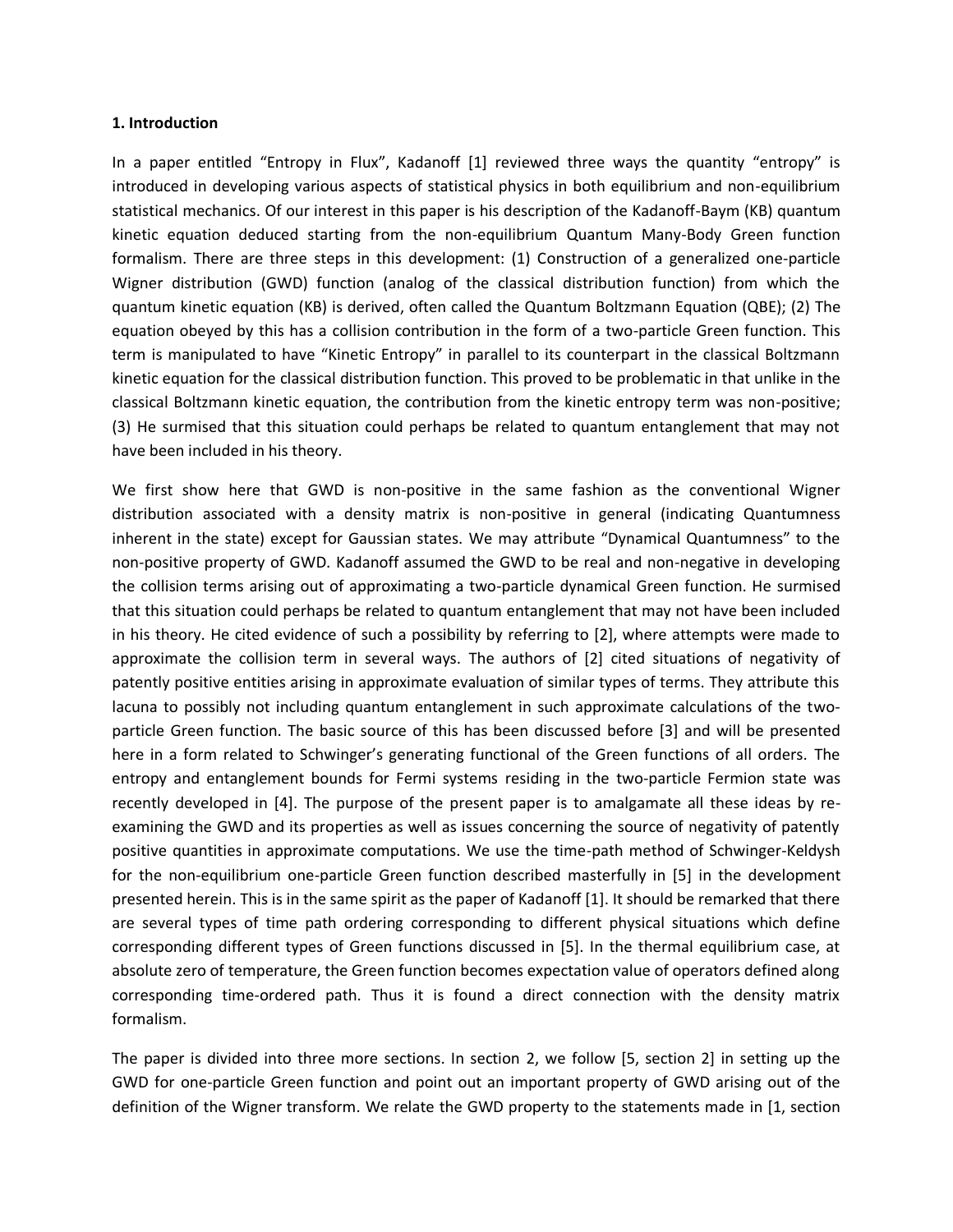4]. In section 3, we briefly restate the mathematical basis of negativity issues in approximate calculations. In section 4, we state the definition of separability/entanglement in terms of the Green functions, to clarify how to understand this concept in the present context of non-equilibrium statistical mechanics based on the Schwinger-Keldysh Green functions. To the best of our knowledge, the Green function theory of many-particle system has not been formulated to incorporate quantum entanglement issues and we give a preliminary formulation of this. Here we focus on the two-particle Green function which is the central quantity in the Kadanoff discussion. One question that arises from this discussion is whether the presence of quantum entanglement residing in the approximate evaluation of the two-particle Green function may reduce the negative value compared to when it is not included in the scheme. In the final section, a summary of the work is given along with suggestions for further research in this area of research.

## **2. Generalized Wigner Distribution function and inherent Dynamical Quantumness**

We follow ref[5] in defining one-particle real time contour ordered Green's function in the Heisenberg picture with arbitrary non-equilibrium density matrix  $\rho$  :

$$
iG\big(xt;x't'\big) = Tr\big(\rho T\big(\psi\big(xt\big)\psi^+\big(x't'\big)\big)\big) \tag{1}
$$

Here the usual field operators  $\psi, \psi^+$  are dependent on space-time  $x, t$  (spin is ignored here). There are several contour orderings discussed at length but it suffices here to focus on Schwinger-Keldysh form for simplicity of presentation. The main concern in developing the QBE here is the Green function -G  $- iG<sup>lt</sup>(xt; x't') = Tr(\rho(\psi<sup>rt</sup>(x't')\psi(xt)))$ appropriate to density of excitations and its GWD whose equation of motion is the QBE. It is worth recalling that in the case of thermal Green function, at absolute zero of temperature, this goes over to the ground state average. The construction of GWD involves introduction of center of mass and relative variables:

$$
r = x - x', \quad R = (x + x')/2; \quad t = t - t', \quad T = (t + t')/2
$$
 (2)

and taking Fourier transform over the relative variables. Thus

$$
g^{(k)}(k,\Omega,R,T) = \iint dr \, dt \, \exp\,i\big(\Omega t - k\,r\big)G^{(k)}\bigg(R + \frac{1}{2}r, T + \frac{1}{2}t; R - \frac{1}{2}r, T - \frac{1}{2}t\bigg) \tag{3}
$$

We also need to consider product form of two functions belonging to two systems A,B:

$$
(G_A^< G_B^<)(xt; x't') = \iint dx_1 dt_1 G_A^< (xt; x_1t_1) G_B^< (x_1t_1; x't')
$$
 (4)

And examine the following expression

$$
Tr\big(G_A^\big)=\iint dx\,dt\iint dx_1dt_1G_A^<\big(xt;x_1t_1\big)G_B^<\big(x_1t_1;xt\big)
$$
\n(5)

Expressing this in terms of Wigner transforms we obtain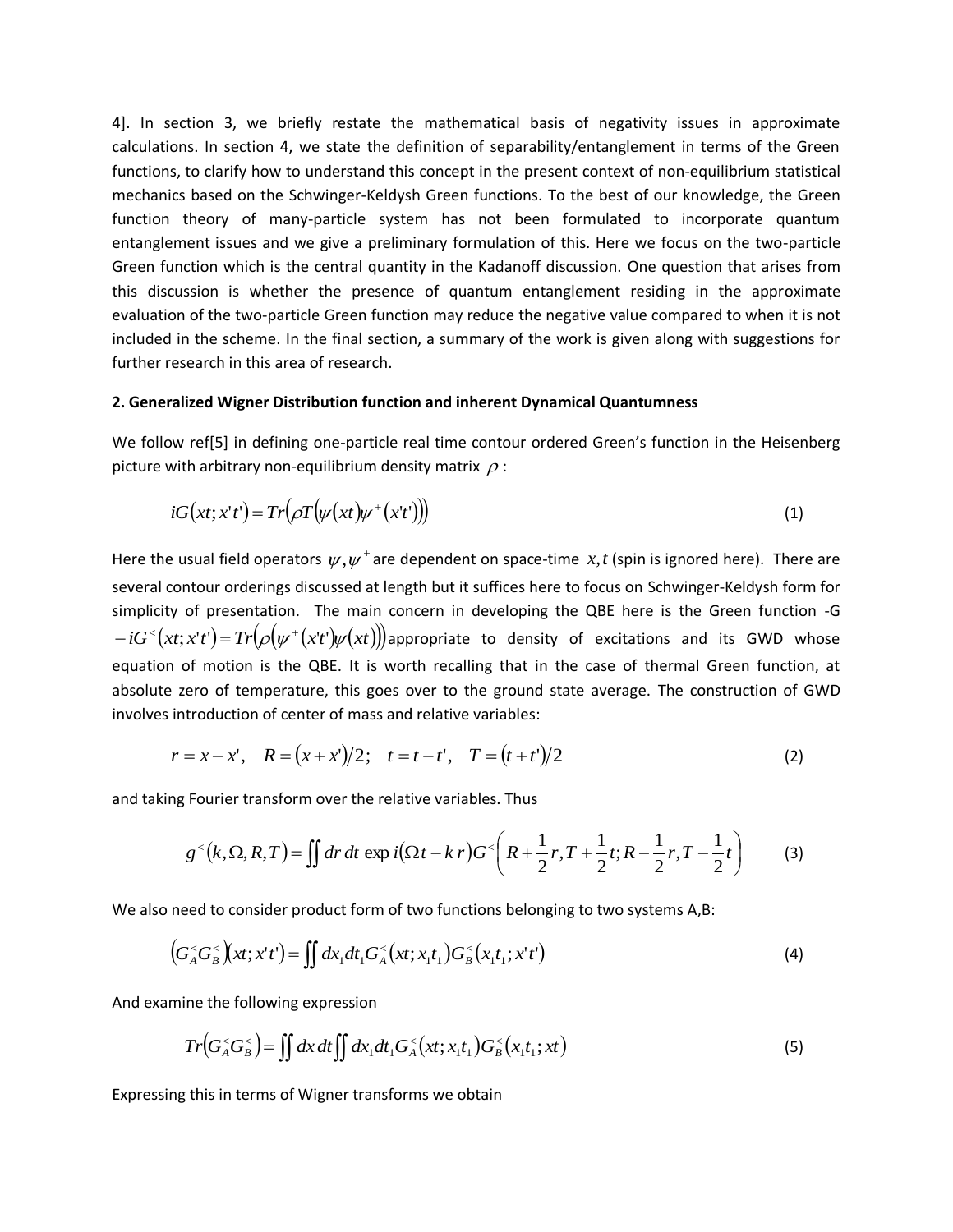$$
Tr\left(G_A^< G_B^>\right) = \iint \frac{d^3k \, d\Omega}{\left(2\pi\right)^4} \iint dR dT g_A^<\left(k, \Omega, R, T\right) g_B^<\left(k, \Omega, R, T\right) \tag{6}
$$

The left hand side of eq.(6) may be interpreted as a measure of propensity of system A in B, as in the traditional Wigner function construction. If the systems A and B belong to non-intersecting spaces, then LHS is zero, and so conclusion in inescapable that  $g^{<}(k, \Omega, R, T)$  is non-positive. In the thermal Green function case, this is similar to the well-known result concerning the usual Wigner function which is nonpositive except when it is associated with Gaussian states. This result about  $g^{<}(k, \Omega, R, T)$  appears to be not known. In the next section, we address the issue of the basic reason for getting negative values for patently positive quantities in approximate calculations of correlations.

#### **3. Origin of Negativity issues in developing approximate many-particle correlations**

We first observe that in both the references [1] and [2], essentially a two-particle Green's function appears in the dynamical equation for the one particle Green function. In fact, as is well known, the Green function equations do not close and one has a hierarchy of equations. To get the required Wigner transform equation for the one-particle Green function in [1], this set has to be closed and the result should be expressed in terms of one-particle Green functions alone. This procedure is approximate even if accurate to some pre-assigned degree of approximation. In [2], the authors cite random phase approximation which is known to give negative value for the pair correlation function. In [3], several such situations have been cited including the one stated above, and in the theories of turbulence and in quantum theory of partial coherence.

We will give a brief description of the main results developed in [3] about the hierarchies encountered in all of these cases. They are really hierarchies of cumulants of an underlying probability distribution of the many-particle system in the general sense and the approximations basically involve closing the hierarchy by employing cumulants of finite order beyond the second. At this point, recall a mathematical theorem in single variable probability theory (originally stated by Marcinkeiwicz in 1939) for one variable that the probability distribution function will violate its positive definiteness if its cumulant generating function (which is the logarithm of the moment generating function) is a polynomial of degree greater than two. This has been generalized to many variables, fields etc. in order to address the situations that are faced in many particle physics and many other areas of research. The generalization includes the Green function hierarchy in terms of quantum density operator replacing probability functional of many variables and the corresponding moment generating functional generating the Green functions of all orders and the cumulant generating functional. One may refer to [3] for many other references on this topic, especially references 8- 10, and in sec.VI of the paper of Martin and Schwinger in 11, therein. Thus, what the authors of both [1,2] are facing is that the approximations employed by them is equivalent to closing hierarchy of Green function equations by using a finite number of cumulants. This is the origin of the nature of the failure of the underlying probability becoming nonpositive which in turn is reflected in some patently positive physical quantity exhibiting negative behavior . In [3], we have cited three more representative new works in areas not covered before,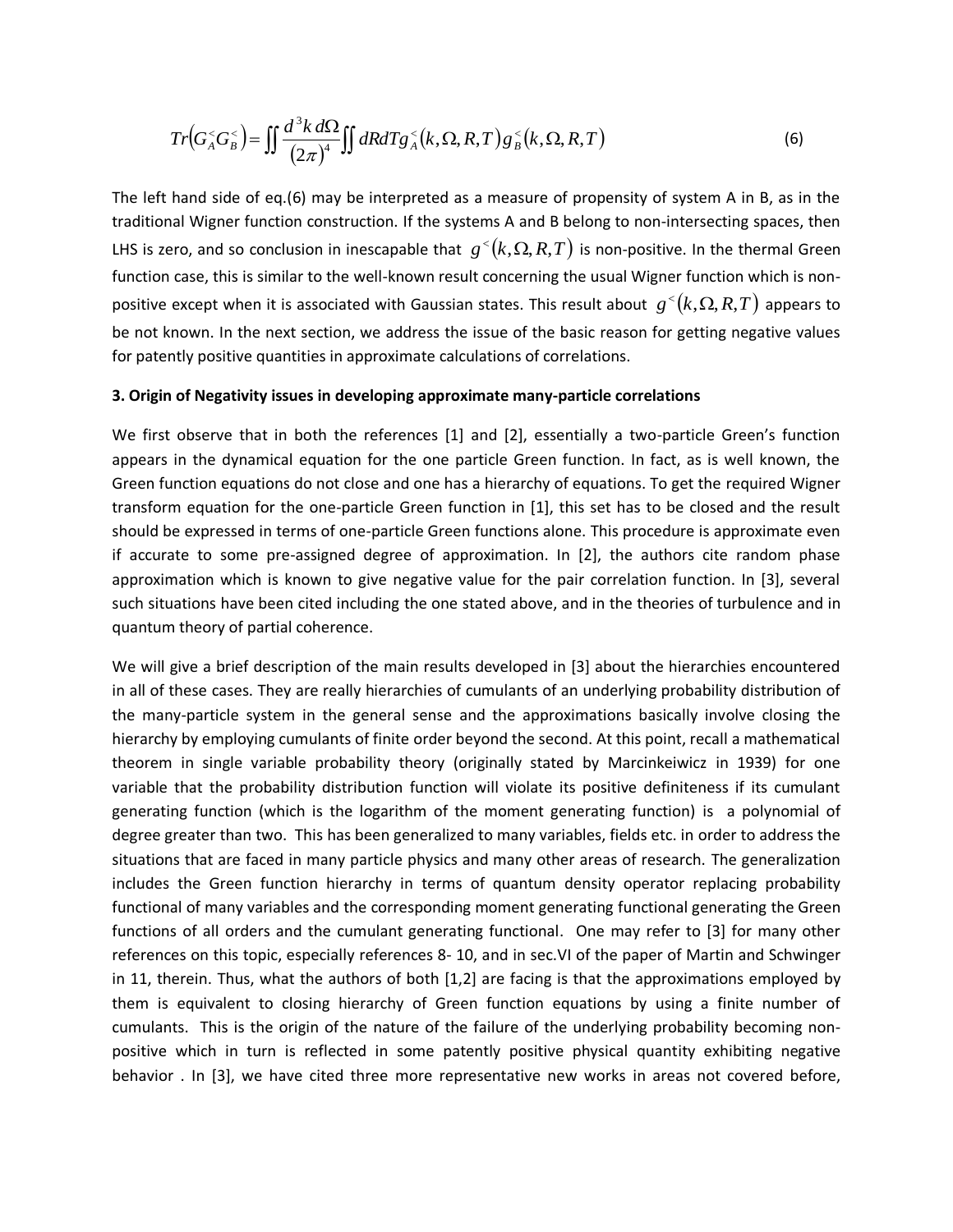where this basic issue raises its head. The implication of the work in [3] thus concerns the meaning of truncation schemes in many areas of physics. (See specifically reference 13 in [3] in this regard.)

In view of the above result, one cannot attribute the negativity noted in [1,2] to failure to include quantum entanglement in the their approximations, because the negative result may be coming from the innate structure of truncation of cumulant hierarchy. It is therefore useful and necessary to first check the approximate calculations with and without entanglement and yet employing a truncation of cumulants to find if the negative feature is not as severe at best. It means that we need a test for the presence of entanglement contribution to the part that controls the scattering contribution to the KB equation. In the next section, we develop a definition for entanglement at least for the two-particle Green function that appear in the works of [1,2]. We outline a more general discussion of this topic here and postpone a more comprehensive study of this in a separate paper.

# **4. Definition of Separability/Entanglement in terms of Schwinger-Keldysh Green functions**

We begin with a short summary of the new work of Carlen and Lieb (CL)[4] which is relevant to our discussion of the two particle Green function of the many-electron system. This summary serves as a short review and introduction to the entanglement in fermionic system without references to the large body of literature on this topic.

The two-particle density matrix of fermions, especially its entanglement is important in relation to twoparticle correlations as in [1, 2, 3]. Fermionic wave function in its simplest form is a determinant. The set of determinants span a space and an orthonormal basis can be constructed out of these. The goal of CL is to show that they have the smallest nonzero entropy and entanglement.

There are two definitions of fermion entanglement:

One, (a) entanglement relative to a Slater determinantal state and the difference is called "correlation".

For references to this, see [4]. The bipartite state,  $\rho_{12}$  on the direct product of Hilbert spaces  $\,H_1^{}\otimes H_2^{}$ of single particles, is finitely separable if it can be decomposed as a convex combination of tensor products of one-particle density  $\rho_{\alpha}$  defined in  $H_{\alpha}$ ,  $\alpha = 1,2$ :  $\mu_1^k \otimes \rho_2^k$ ,  $v_k$  are positive and sum to 1.  $v_{12} = \sum_{k=1}^{n} v_k \rho_1^k \otimes \rho_2^k$ ,  $v_k$  are positive and sum to  $\rho_{12} = \sum_{k=1}^{N} V_k \rho_1^k \otimes \rho_2^k$ , *v* If not, the bipartite state is entangled. The

entanglement of formation,  $E_{_f}(\rho_{_{12}})$ , in this case is zero if and only if  $\rho_{_{12}}$ is separable. Any bipartite fermionic state will be entangled according to this definition.

Two, (b) two-particle density matrix is fermionic-separable if and only if it is convex combination of projections onto 2-partcle Slater determinantal states. Otherwise it is fermionic entangled. One thus looks for a measure of entanglement that is positive on all entangled states and zero on fermionic separable states.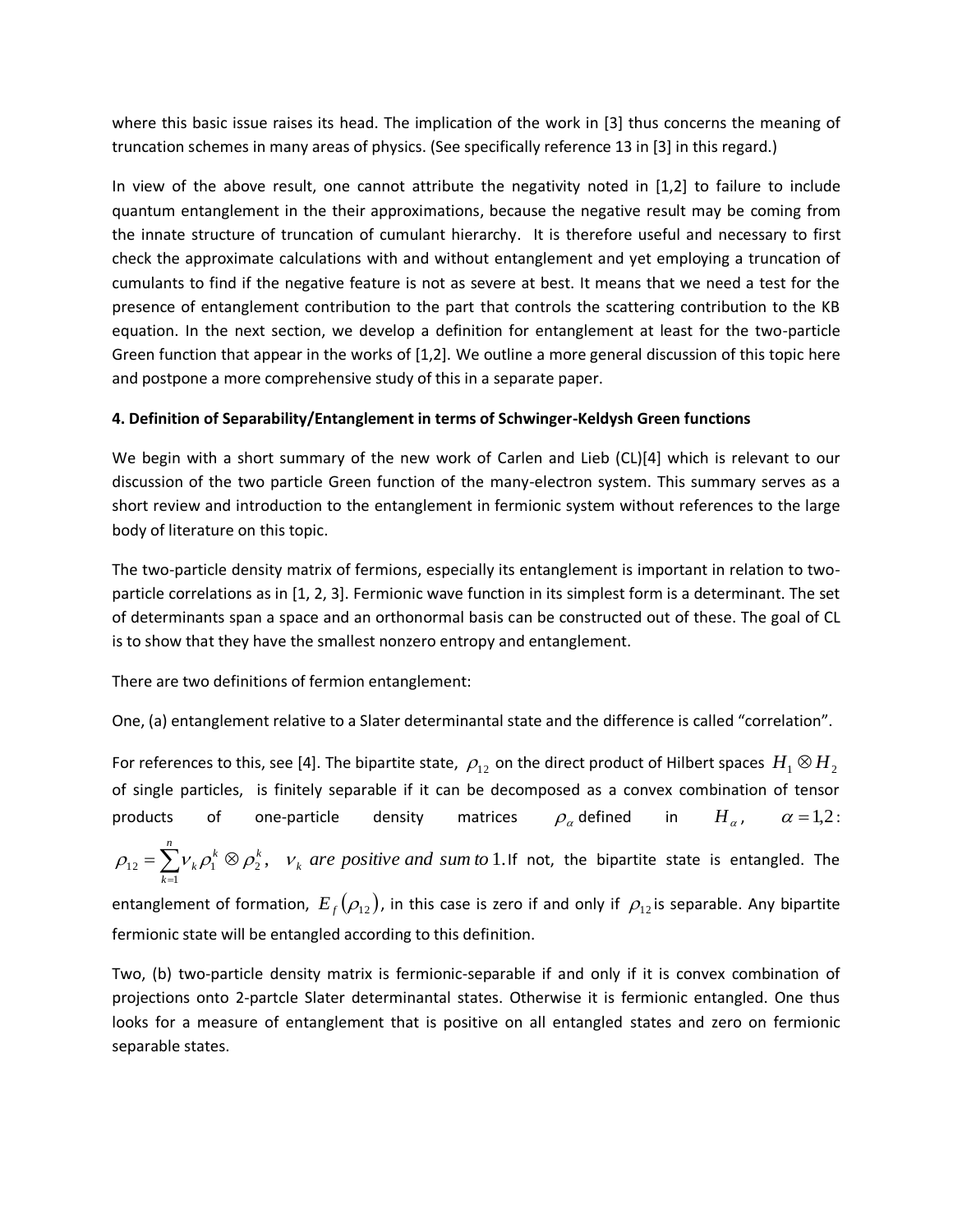CL prove that convex combinations of Slater determinants uniquely minimize the usual entanglement of formation,  $E_{_f}(\rho_{_{12}})$ , and therefore the excess of this over the Slater value is a faithful measure of fermionic entanglement. This is their central theorem of interest to us and we state it here:

Theorem (CL): Let  $\rho_{_{12}}$  be a bipartite fermionic state. Then  $E_{_f}(\rho_{_{12}})\!\geq\!\ln(2)$ and there is equality iff  $\rho_{_{12}}$ is a convex combination of pure-state Slater determinants; i.e., the state is fermionic separable. In particular, if  $\rho_{12}$  is the two-particle density matrix of an N-particle fermionic state, then the above inequality is true and equality holds iff the state is fermionic separable.

In view of the discussion in [2] with respect to two-particle electron Green function relevant to the Kadanoff's problem posed in [1], we here consider only the case of fermions. There is a direct relationship of density matrix framework to the Green function formalism, when the former is framed in the second quantized language. The hierarchy of density matrices corresponds to the Green function hierarchy as do the fermionic many-particle versions. The difference between the two formalisms among other things is that the Green function theory has been developed to include both equilibrium and non-equilibrium situations and the associated time-path formalism described in a thorough fashion in [5]. There is a large body of work in many-particle systems based on this formalism (one may see references cited in footnote [3]). Only recently we have a different viewpoint on many-body systems based on quantum information theory (QIT). Fundamentally this is a more detailed study of the intrinsic properties of the many-particle wave function. The latter theory has brought new terms such as separability, entanglement, decoherence etc. which are coming into the discussions in the traditional many-body problems, which also probes the structure of many-particle wave functions. One therefore expects the reflection of the properties discovered in QIT to manifest themselves in many-body theory (MBT). Thus the notion of entanglement in relation to correlation in many particle physics, when approximate methods are employed in the Green function approach to physical systems, has now become an important area of research to find in what ways entanglement appears in such schemes. In this section, we give an outline of how one may connect the two theories.

The many-electron systems have been theoretically investigated by both density matrix and Green function techniques and there are a lot of superficial similarities between the two formalisms but they differ in detail as well as breadth of coverage of physical properties. Underlying both of these the manyparticle wave function is central from which the corresponding N-particle density matrix [6] and Green's function [7]are defined. They both are anti-symmetric under exchange of any pair of particles and the underlying wave-function is often described by determinantal wave functions constructed out of a complete set of one-particle wave functions. For our present purposes, we suggest the following parallel definitions: The bipartite state,  $\,\rho_{\scriptscriptstyle 12}^{}$  on the antisymmetric product of Hilbert spaces  $\,H_{\scriptscriptstyle 1}\Lambda\,H_{\scriptscriptstyle 2}\,$ 

of single particles, is finitely separable if it can be decomposed as a convex combination of antisymmetric tensor products of one-particle density  $\rho_{\alpha}$  defined in sec.3:

$$
\rho_{12} = \sum_{k=1}^{n} v_k \rho_1^k \Lambda \rho_2^k
$$
,  $v_k$  are positive and sum to 1. If not, the bipartite state is entangled. In the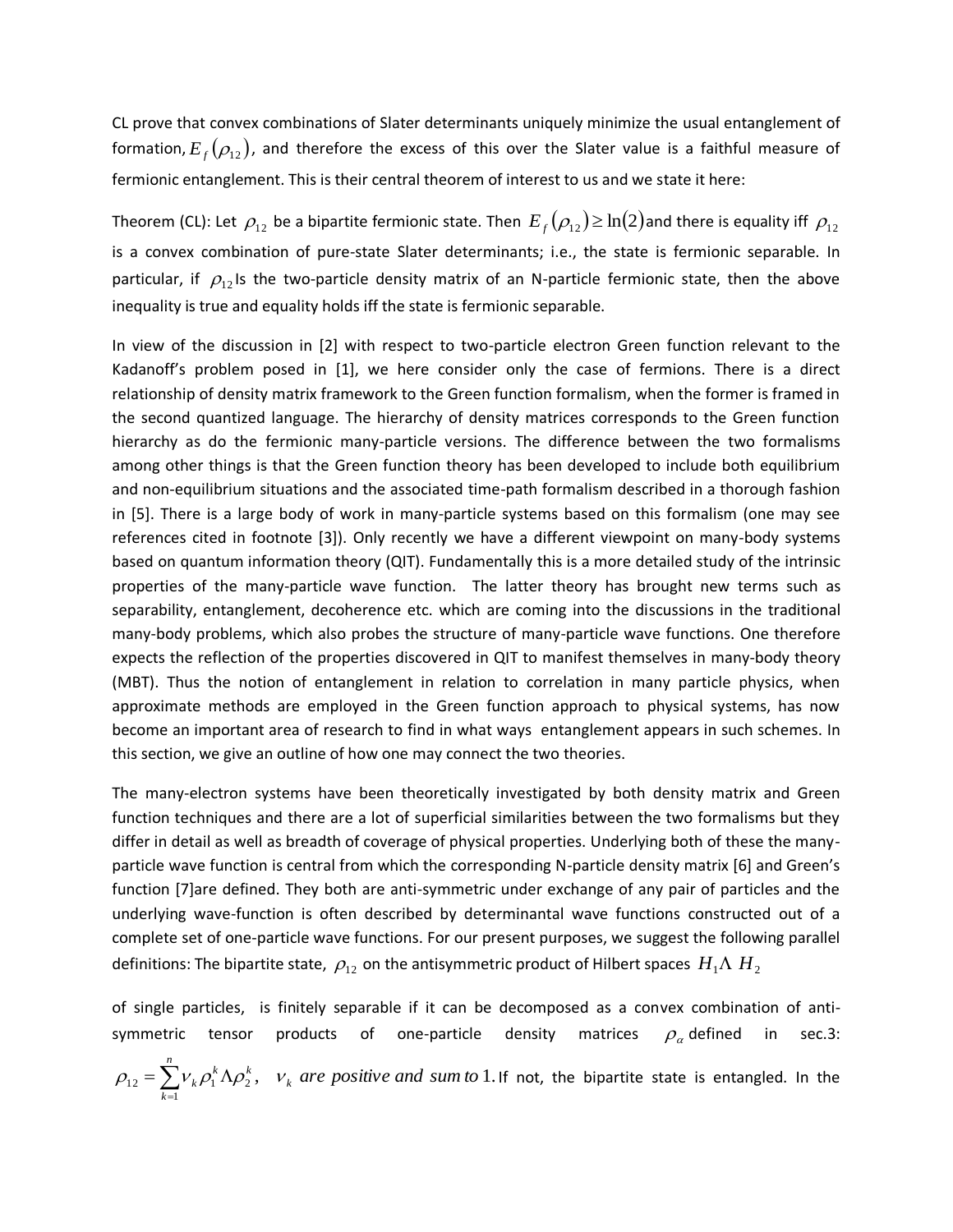Green function case, we propose the corresponding form  $G^<_{12}=\sum V_k G_1^{\ll k} \Lambda G_2^{\ll k},\quad \nu_k$  $\sum_{k}^{n}$  *k*  $\sum_{k}^{k}$   $\sum_{k}^{k}$ *k*  $G_{12}^{\lt}\ = \sum v_k G_1^{\lt k} \Lambda G_2^{\lt k}, \quad \nu$  $V_{12}^{\lt} = \sum_{k=1} V_k G_1^{$ =  $\sum_{k=1}^{k} \sum_{i=1}^{k} \sum_{j=1}^{k} \epsilon_{j,k} C_{k}^{k}$  are positive and

sum to 1. Otherwise, the bipartite state defined by  $G_{12}^<$  is entangled. (Note that trace over the single particle density is 1 and that suitably defined over one-particle one-particle Green function defined in the above, is N, the number of fermions.)

The simplest two-particle versions of either theory is in terms of a determinant of two one-particle density matrices and two one-particle Green function. This is gives the well-known Hartree-Fock (HF) approximation for studying the one-particle properties of a system which has only two-body interaction. The correlations between particles beyond this is dealt with by including terms in the wave function involving two-particles explicitly, as in the Hylleraas function. We may cite here the recent works on two-electron systems such as Helium atom where the authors [8] could use such complicated wave function to construct the associated density matrix from which the QIT properties such as entanglement could be examined. Use of a single determinant leading to HF approximation is "not-entangled" and entanglement is found when the wave-function is modified to include a linear combination of determinants or a more sophisticated wave function such as Hylleraas. We take this as a hint that in the Green function method, the simplest approximation of using anti-symmetric combination of two oneparticle Green functions [7] (because in the above definition of separability,the sum has only one term) gives no entanglement! Here is one example where the approximation is linked to the entanglement status of the system. In the Green function method, one can make the same observation. In the Green function technique, one can go beyond the HF scheme by including higher order terms by invoking higher order Green functions [7] and still keeping the anti-symmetry intact or equivalently vertex function formulation etc. and derive therefrom the two-particle Green function required in the problems considered in [1,2].

From the simple example of HF approximation and the corresponding Green function approximation, the problem faced in the approximation schemes in both [1,2] is now to find a method to test if quantum entanglement is incorporated. As far as we can gather as of now, such an investigation seeking the presence/absence of entanglement in any approximation of the many particle density matrix or Green function does not exist. One idea that seems to be likely feasible is to construct a Witness, W, a Hermitian operator, and test if the approximate Green function or density matrix is entangled or not.

## **5. Summary and Concluding Remarks**

It may be of interest to point out that such unphysical situations were recounted in [3] in wide variety of physical problems some time ago and was shown to be a consequence of a mathematical theorem on truncating cumulant expansion (employed in approximations in the theory) of an underlying probability distribution beyond second order. In this paper, we first show that GWD is non-positive in the same fashion as the conventional Wigner distribution associated with a density matrix is non-positive in general (indicating Quantumness inherent in the state) except for Gaussian states. We may attribute "Dynamical Quantumness" to the non-positive property of GWD. We suggest that this aspect of GWD is avoided if one directly considers the density matrix reformulation of this problem. The notion of